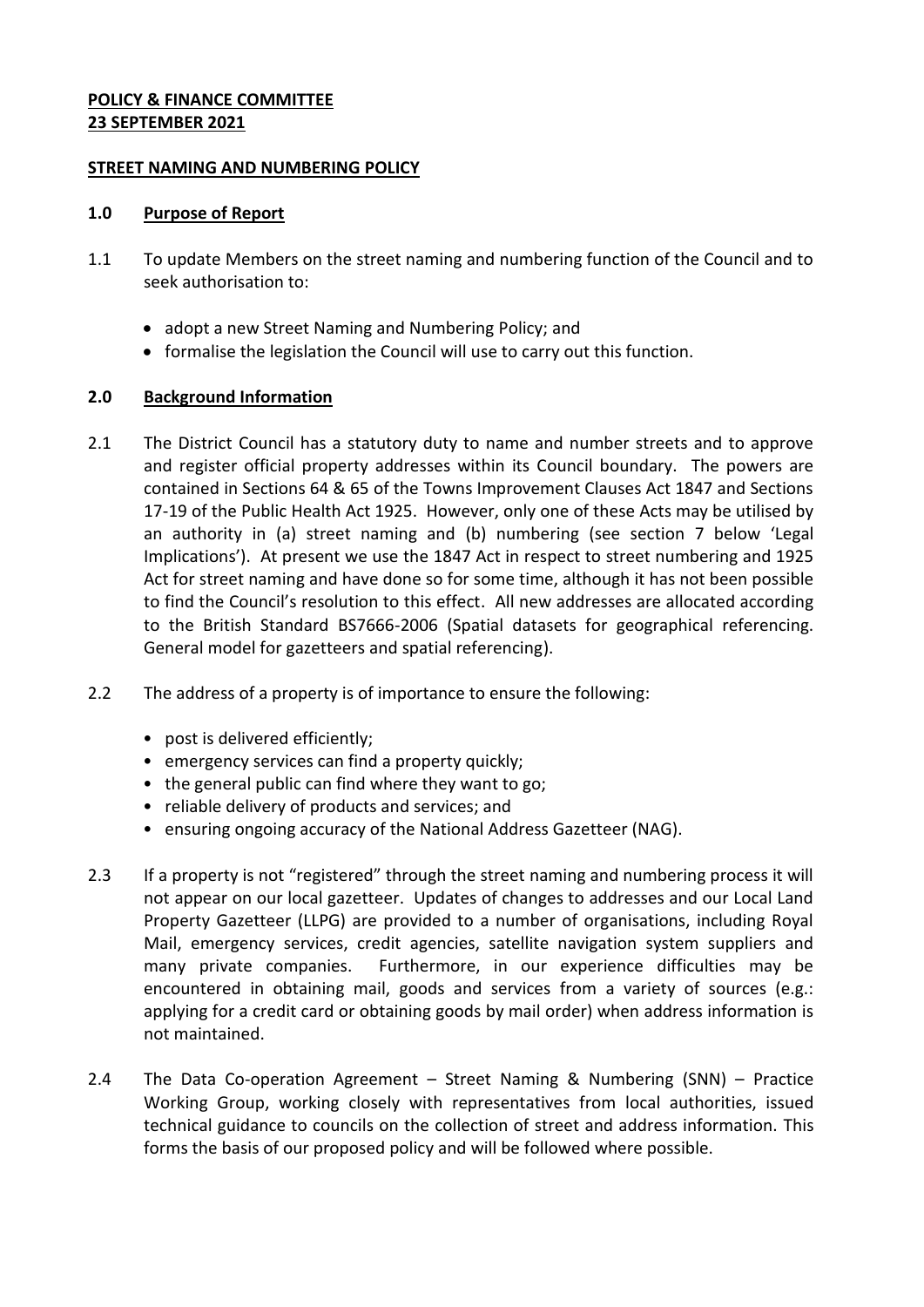- 2.5 The main purpose of the proposed policy is that every property in Newark and Sherwood has a unique, clear and consistent address. This includes both new and converted properties, large developments and single in-fill plots, residential and commercial buildings as well as properties which may not have had official addresses assigned in the past.
- 2.6 Currently the authority has Street Naming and Numbering Guidance which was first drafted in November 2010. Since this time, it has been updated to account for changes in the Business Unit and Officer's names as well as changes to the fees charged.
- 2.7 Whilst the current document provides useful guidance in terms of naming and numbering, in order to facilitate a consistent, logical and agreed approach to the naming and numbering of addresses across the District, it is considered that formal adoption by the Council of a Street Naming and Numbering Document [alongside the legislation that will be used] will provide clarity as well as detail the agreed policy approach. Continuing without adoption will continue the confusion and complaints received as the authority is sometimes challenged over naming and numbering assignments.

# **3.0 Legal Implications**

- 3.1 The Legislation under which naming and numbering can be carried out is:
	- Section 21 Public Health Acts Amenity Act 1907 (alteration of street name)
	- Sections 17-19 Public Health Act 1925 (naming of streets, alteration of street name and indication of street names "meaning types and placing of street signs")
	- Sections 64 and 65 of the Town Improvement Clauses Act 1847 (house numbering and street naming)
- 3.2 Adoption of one piece of legislation can mean that another piece cannot lawfully be used. The table below provides a useful guide of the options:

| <b>Street</b>        | 1847 Act                                         | 1847 Act | 1847 Act                              | 1847 Act |
|----------------------|--------------------------------------------------|----------|---------------------------------------|----------|
| <b>Numbering</b>     |                                                  |          |                                       |          |
| <b>Street Naming</b> | 1907 Act                                         | 1847 Act | 1847 Act                              | 1925 Act |
|                      | 1925 Act (Sections 17   1907 Act<br>and 19 only) |          | 1925 Act (Sections 17<br>and 18 only) |          |

- 3.3 It can therefore be seen that in relation to numbering, only the 1847 Act may be used. For naming, adoption of Section 18 of the Public Health Act 1925 causes Section 21 of the Public Health Acts Amenity Act 1907 automatically to cease to apply. Adoption of section 19 of the 1925 Act causes the street naming provisions in the Town Improvement Clauses Act 1847 to cease to apply. The relevant extracts of each of the above pieces of legislation are provided within **Appendix A.**
- 3.4 The Council has historically applied Sections 17 (naming of streets) and 18 (Alteration of name of streets) of the Public Health Act 1925 and Sections 64 (Buildings to be Numbered) and 65 (Numbers to be renewed by occupiers) of the Town Improvement Clauses Act 1847. The process of each of the scenarios within the table area: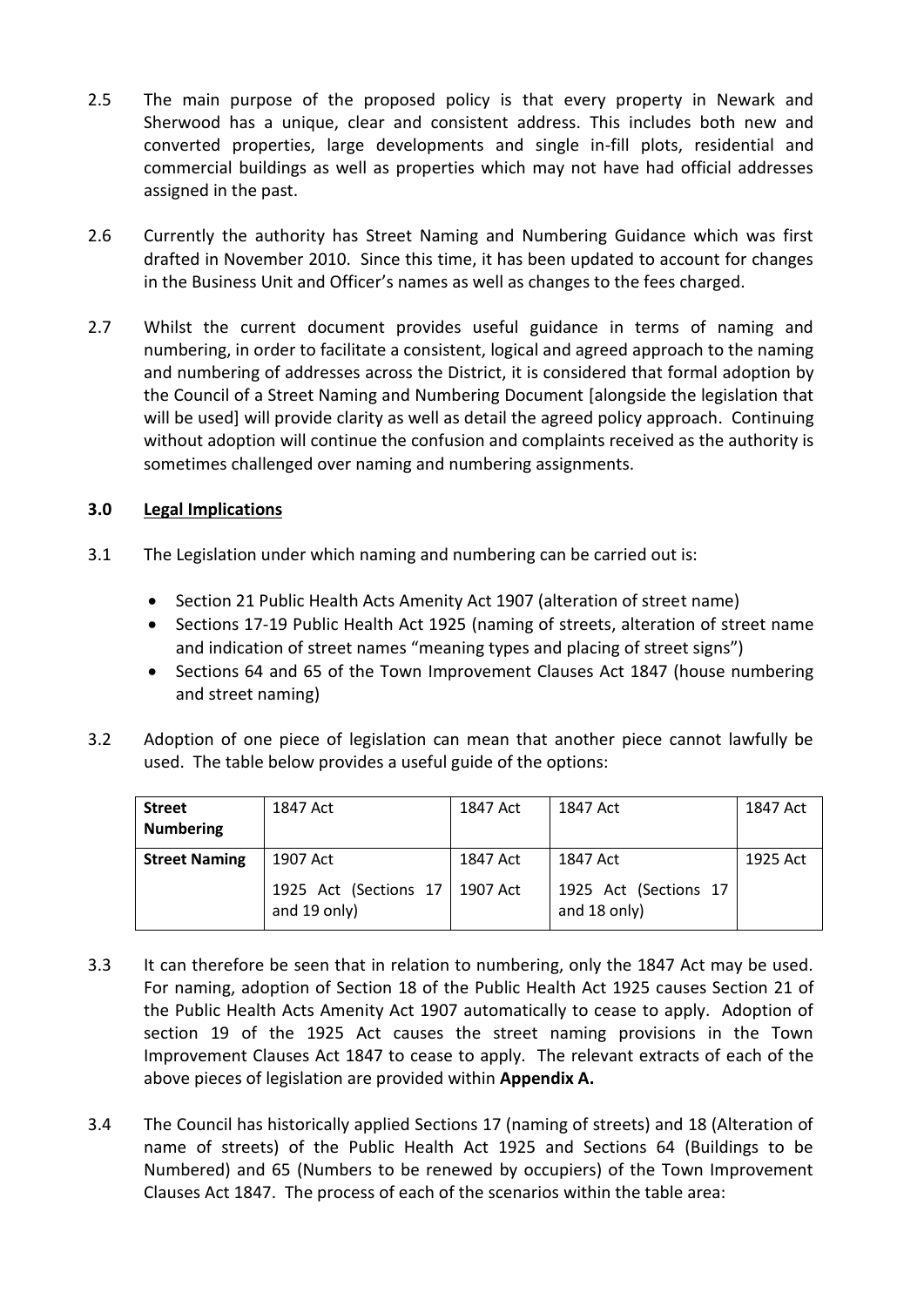Alteration of Street Name

- The 1907 Act relates to the alteration of a street name or putting up of a street name sign/marking. Changes to a street name requires a referendum with two thirds of the council tax payers in the street to agree to the change. This could clearly be very contentious and resource intensive.
- 1925 Act (Section 18) requires the Council to put up a notice at each end of the street proposed to be re-named. No decision may be made before the passing of one month. Anyone aggrieved with the proposed name has a right of appeal to the Magistrates court.

Naming of a Street

- 1925 Act (Section 17) requires an applicant submits their proposal to the Council for consideration. The decision on the proposed name must be given within one month of the receipt of the application. The applicant has a right of appeal against any refusal of the proposed name to the Magistrates Court. The benefit of utilising this Section is the Council is able to charge the developer the equivalent of the cost of the time for dealing with the applications. A disadvantage as set out below is the short timescale for determining such proposals and giving meaningful notification time to Town/Parish Councils.
- 1847 Act (Section 64) allows the Council to name a street no application is required to be submitted and the applicant (in the majority of cases the developer building the houses) would not be involved in the process. This has benefits in enabling the Council to engage with Town/Parish Councils without any time constraints, but would have significant resource implications on the Council with the Street Naming and Numbering Service no longer receiving income from applications.

Section 19 of the 1925 Act relates to the provision of street name plates. It is proposed that these same Acts are used and will do so until such time as the Council resolve to disapply them.

- 3.5 It is concluded that it is appropriate to continue using the same legislation i.e. 1847 Act and Sections 17 and 18 of the 1925 Act. As part of the resolution to using these Acts, there are specific notice requirements (paragraphs 24 and 25, Schedule 14, Local Government Act 1972). This requires the authority to:
	- publish its intention to pass the resolution by advertisement in two consecutive weeks in a local newspaper circulating in their area. For the Council this would be the Newark Advertiser and Mansfield Chad; and
	- serve, no later than the date the notice is first published in the press, notice of the intention to every Town/Parish Council or Parish Meeting in the area.

# **4.0 Proposals**

4.1 A review of other council's street naming and numbering guidance has been undertaken (namely Ashfield, Broxtowe, Charnwood, Derbyshire Dales, Durham, East Cambridgeshire, Gloucester, Kingston upon Thames, Leeds City, Manchester City, Nottingham City, Rushcliffe, Rutland (Borough and County), Sunderland and Wiltshire) to provide insight of the contents of other authorities guidance and/or policy. These documents have been used to prepare the suggested policy for the Council alongside the Council's existing guidance.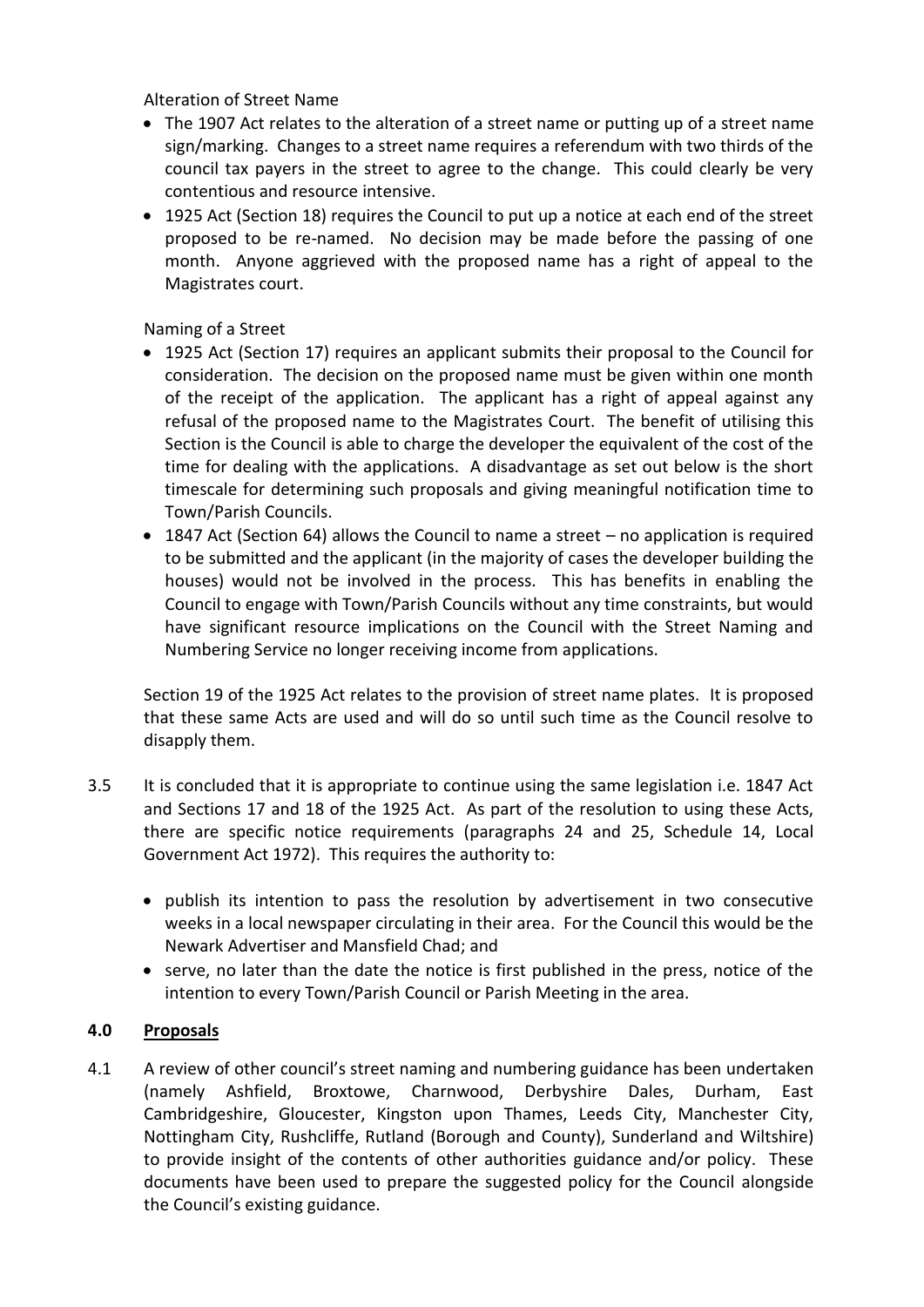- 4.2 The review has aimed to evaluate other council's documents to establish whether they have an approach that will assist us in overcoming the complaints and issues raised by those who have been involved in the street naming and numbering process, in particular developers, Members and Town / Parish councils. The issues are discussed below as well as others that have caused some more general concern.
- 4.3 Deceased Currently the Council's guidance details the naming of a street after a deceased person requires the approval from the person's family or estate administrators. However, in view of potential issues of naming a street after someone who might later be found to not be of good character, a number of authorities have a certain length of time post death before a street might be so named as detailed in the following table:

| <b>Authority</b> | <b>Length of Time After Being Deceased (Years)</b> |
|------------------|----------------------------------------------------|
| Ashfield         | 50                                                 |
| Kingston         | 75                                                 |
| Leeds            | 25                                                 |
| Rushcliffe       | 20                                                 |
| Rutland          |                                                    |
| English Heritage | 20                                                 |

- 4.4 The timescales are very varied and, aside from English Heritage (EH), it has not been possible to establish the rationale for the timescales. In the case of EH they state "*This is to help ensure that the decision about whether or not to shortlist a candidate is made with a sufficient degree of hindsight."* This would appear, at first glance, to be a rational approach. However, with consideration given to the riots of 2020 against slavery, for example, this can still have potential risks many years later. A balance therefore needs to be given against such a risk with recognising the contribution some people make to their community and/or nation. With this in mind, it is suggested that the approach taken by EH and the reason for it could be defended by the Council if challenged. It is therefore suggested that the timescale and rationale is included within our policy. Additionally, it is suggested that clarification is given in that it is for the person requesting the naming to undertake the task of seeking approval from the deceased's family or administrators and provide the confirmation.
- 4.5 Living Persons Again a review of other councils approach has been undertaken. All (9 authorities) with the exception of Trafford Borough Council do not accept street names after living people. Trafford will only accept the names of living people in exceptional circumstances and with the agreement of the Chief Executive and Leader of the Council. We currently accept the names of living people, but with reference to the preceding paragraph, it is recommended that this is no longer the case in order to minimise the risks identified.
- 4.6 Timescales When we consult with the Town / Parish Council on street names, we give them 20 working days to provide a response. The 1925 Act provides for the council to reject a street name within one month of receipt of its submission in writing. Failure to respond within a month means the person proposing the street name can go ahead. Currently, our guidance indicates that this is "…in order to respond to the applicant within the 30 working days for such requests". Notwithstanding allowing 20 working days for a response, there have been instances when a Town/Parish Council hasn't met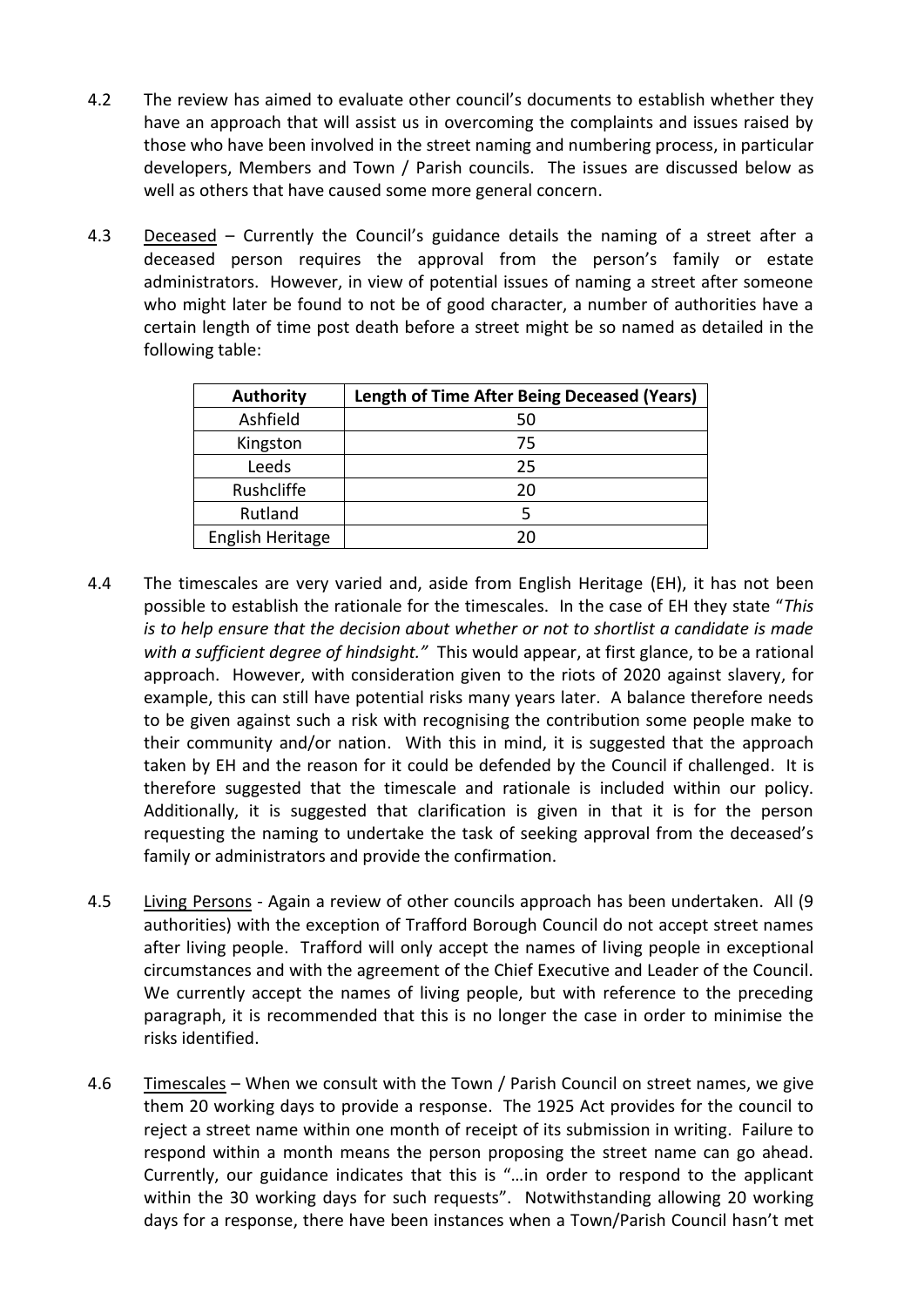this timescale. It is suggested that the policy (and notification letter to Town/Parish Councils) details that failure to reply within given timescales will be treated as acceptance to the suggested name(s) as well as setting out that any objection by the District Council to the name **must** be issued within one month after the suggested name has been sent to the Council (Section 17 of the Public Health Act 1925). If Town/Parish Councils are still given the opportunity to comment (which appears right and proper), then the current timescale given to them to comment needs to be amended. With reference to the potentially three worst times of the year in terms of working days – February, December and Easter, an assessment of the number of days for each stage of the process has been undertaken. This assessment identifies for February, 15 calendar days can be provided to Town/Parish Councils for notification, for December, 13 and for April, 14.

- 4.7 The number of days that can be given for consultation whilst allowing a little bit of flexibility is 13-15 calendar days. It is acknowledged that this is not a significant amount of time and could leave the Town and Parish Councils disenfranchised with the process as there is a likelihood that this timescale would not fit in with their meeting schedule as well as providing for little time to arrange an impromptu meeting.
- 4.8 A review of other Council's SNN's reveal the majority do not undertake consultation with Town /Parish Councils. It is acknowledged for some local authorities, such bodies will not exist. However, for those where they do, timescales for those who have adopted the PHA1925, times are given as ranging between 10 and 14 calendar days, so a suggestion of 14 days aligns with other councils. Of course, the above calculation of dates takes account of the months when meeting the timescale is likely to be the most problematic. In the event that a Town/Parish Council asks for a longer period of time to respond, consideration will be given to agreeing to this, subject to meeting the month deadline.
- 4.9 Notwithstanding the timescales in which to determine street naming applications, in order to involve Town/Parish Councils more fully, it is proposed to undertake engagement with them prior to street naming applications being submitted. The SNN Department is aware at an early stage whether or not a site has been allocated as part of the Council's Local Plan or, in the case of windfall development, granted planning permission. In both cases, engagement will be undertaken as part of the adoption of this Policy with the Town/Parish Councils (and Civic Society's where they exist) to understand any historical links a particular site might have, for example through its former use, e.g. as a colliery, any [appropriate] local descriptors or similar. A 'suite' of names can be advanced by the Town/Parish Council for the respective sites, as well as for others on an adhoc basis. They will be assessed to ensure they are in accordance with the adopted Policy and retained pending development. The list will be reviewed every 3 years or so, or as a need for more names arises, with the Town/Parish Council. When the Building Regulations application is submitted for the development, the SNN Department will contact the developer to advise an application will be needed to be submitted for naming (as currently happens) but will also provide the list of suggested names. Whilst the developer would not be obliged to accept the names, it is anticipated they would with to, thus mitigating the impact of the relatively short notification period.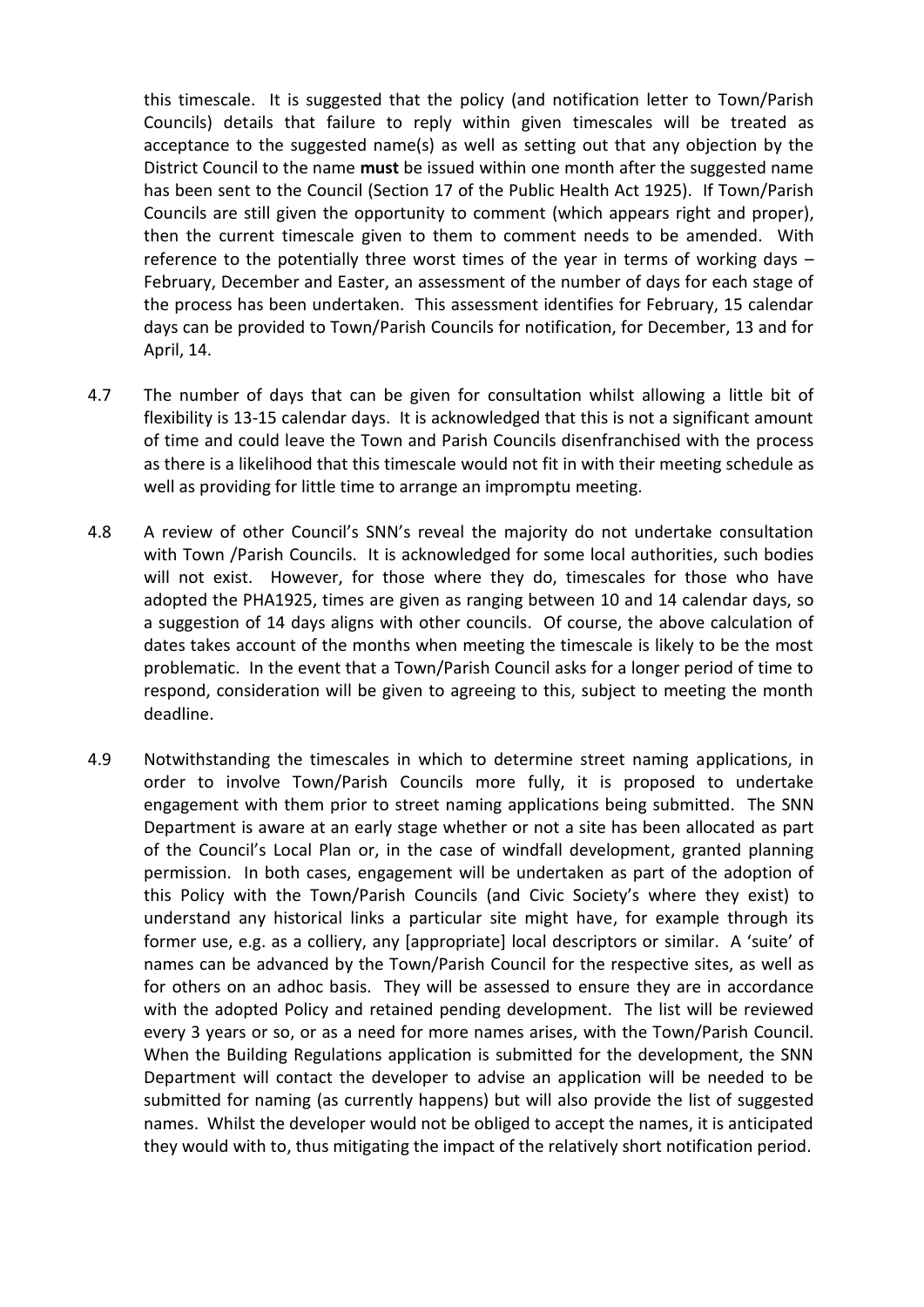- 4.10 As set out within the Legal Implications section above, it is a legal requirement to undertake consultation prior to adopting the legislation to be used, which includes Town/Parish Councils. We will therefore be able to set out the rationale for the timescale given for responses but provide this in the context that we will actively engage with them prior to SNN applications being received at which time they will have opportunity to make recommendation as well as comment when the application is formally submitted. It is also recommended that no reply within the timescale, following receipt of a SNN application, will be deemed as the Town/Parish Council not having any objection. Town/Parish Councils' will also be provided a copy of the SNN Policy which includes this timescale and the proposal set out above.
- 4.11 Disputes **–** At present, when requests for new street names are received, we encourage developers in liaison with the relevant parish/town council, to submit names for consideration. However, there can be disagreement between parties with the Town/Parish Council offering alternatives. The Council encourages, in this scenario, both parties to negotiate to try and come to agreement. However, compromise is not always possible within the month available. The current guidance details that in the case of disputes, we will accept the developer's suggestion. This approach does mean the engagement of the Town/Parish Council is somewhat limited, noting the restrictive timescales to reject a street name. Equally, the existing guidance does not provide detail of the grounds on which a Town/Parish Council may object to a particular name.
- 4.12 Most other authorities do not detail their process in dealing with such disputes with the exception of East Cambridgeshire and Manchester City Council. In the case of East Cambridgeshire they state:

"*If the suggestion is found to be within the naming conventions, the proposed name/s will be forward [sic] for consultation to the local Parish/City/Town Council, local Ward Councillors, Emergency Services and Royal Mail. Guidance will be included as to the naming conventions and reasons for objections. Any objection has be to made by the Local Authority within one calendar month of receipt, a set time of 14 days will be given for the consultation period and any objection must be received by the Local Authority within this time period.*

*If an objection is received from the local Parish/City/Town Council, local Ward Councillors, the Emergency Services or Royal Mail and found to be valid, the written objection will be sent to the developer, informing of the reasons along with a request for further suggestion/s. This notice must be sent within one calendar month of receipt of the suggestion.*

*If no valid objections, or reply are received from the local Parish/City/Town Council, local Ward Councillors, the Emergency Services or Royal Mail, within the consultation period, a notice of adoption of street name will be sent to the developer."*

Manchester City Council's policy states:

- "*Suggestions for a new name, rename or renumberingin are sent to Manchester City Council's Street Naming and Numbering Team*
- *These suggestions are evaluated against the criteria for street names and numbering until an acceptable option or range of options is agreed.*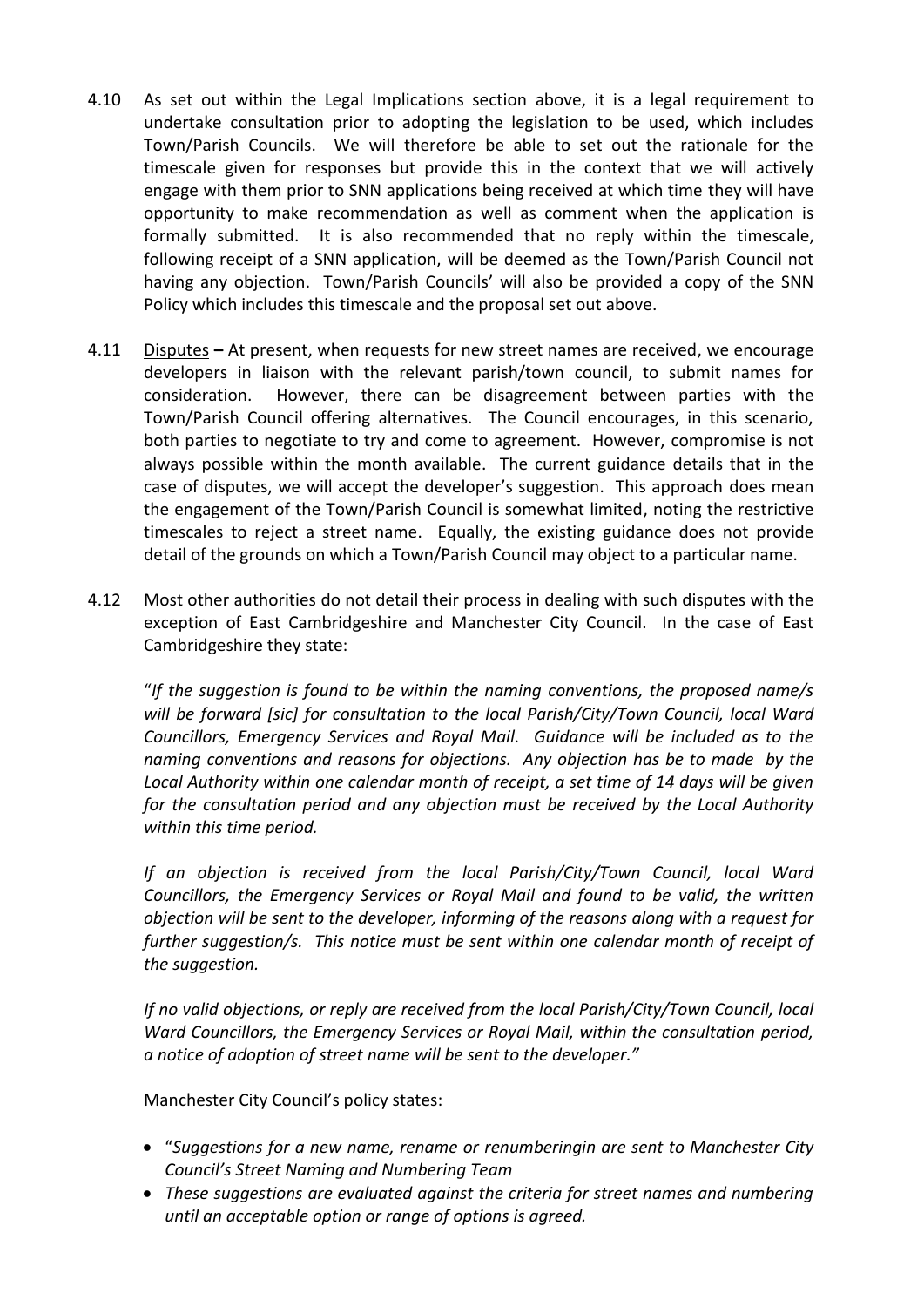- *The suggestion or shortlist of suggestions is then shared with the relevant ward councillors for consultation.*
- *The process is run virtually with all relevant parties given 10 workiing days to respond with comments or alternative suggestions.*
- *Alternative suggestions will also be evaluated against the criteria for street names and numbering.*
- *Once a decision has been reached the new address will be formally allocated and all relevant bodies will be notified…"*

Exceptions to this process are given for large scale developments or particularly complex situtation.

- 4.13 The approach by East Cambridgeshire makes it clear that any objection by a Town/Parish Council must be made on valid grounds as opposed to them objecting solely, for example, due to having an alternate favoured name. The approach by Manchester allows for suggestions, with these being evaluated against the criteria but does not indicate if both parties names comply with the criteria how the decision is then reached. As detailed earlier, an objection by the Council to the applicant's proposed street name must be made within a month of receiving the application and an appeal against an objection can be made to the Magistrates Court within 21 days after the service of the notice [decision of the Council]. This therefore means that any objection to a name must be robustly made to minimise the risk of costs to the Council as well as reputational damage. It is therefore proposed that when notifying Town/Parish Councils of such applications that they are provided with information of the grounds under which they may object. If alternative names are suggested by the Town/Parish Council which meet the naming criteria, these can be referred to the applicant for consideration, subject to the time limitations. If they are not accepted, the developer's choice will be used and the Town/Parish Council's suggested names held in case they are appropriate for another development in the locality and suggestions are requested. In the event no names are suggested, the Council will provide names based on the naming criteria. Details of the naming conventions are set out within the attached draft Policy.
- 4.14 The current guidance provides information on how to choose a name (previous use of the land/building; historical links) as well as suffixes to use 'Street, Road, Drive' etc. However, it is considered further information would provide clarity such as using names that are easily pronounceable, not using names when there is a similar one in the locality, not using names that could be misconstrued and so forth.
- 4.15 The existing guidance has been radically overhauled within the proposed Policy to take account of the legislation and the matters discussed above. Reference has also be made to GeoPlace LLP, a body owned equally by the Local Government Association and Ordnance Survey, and their guidance document on street naming and numbering '*The law and best practice for the re-naming of streets and buildings'*.
- 4.16 A copy of the Policy is attached as **Appendix 1** to this report.

#### **5.0 Equalities Implications**

5.1 None.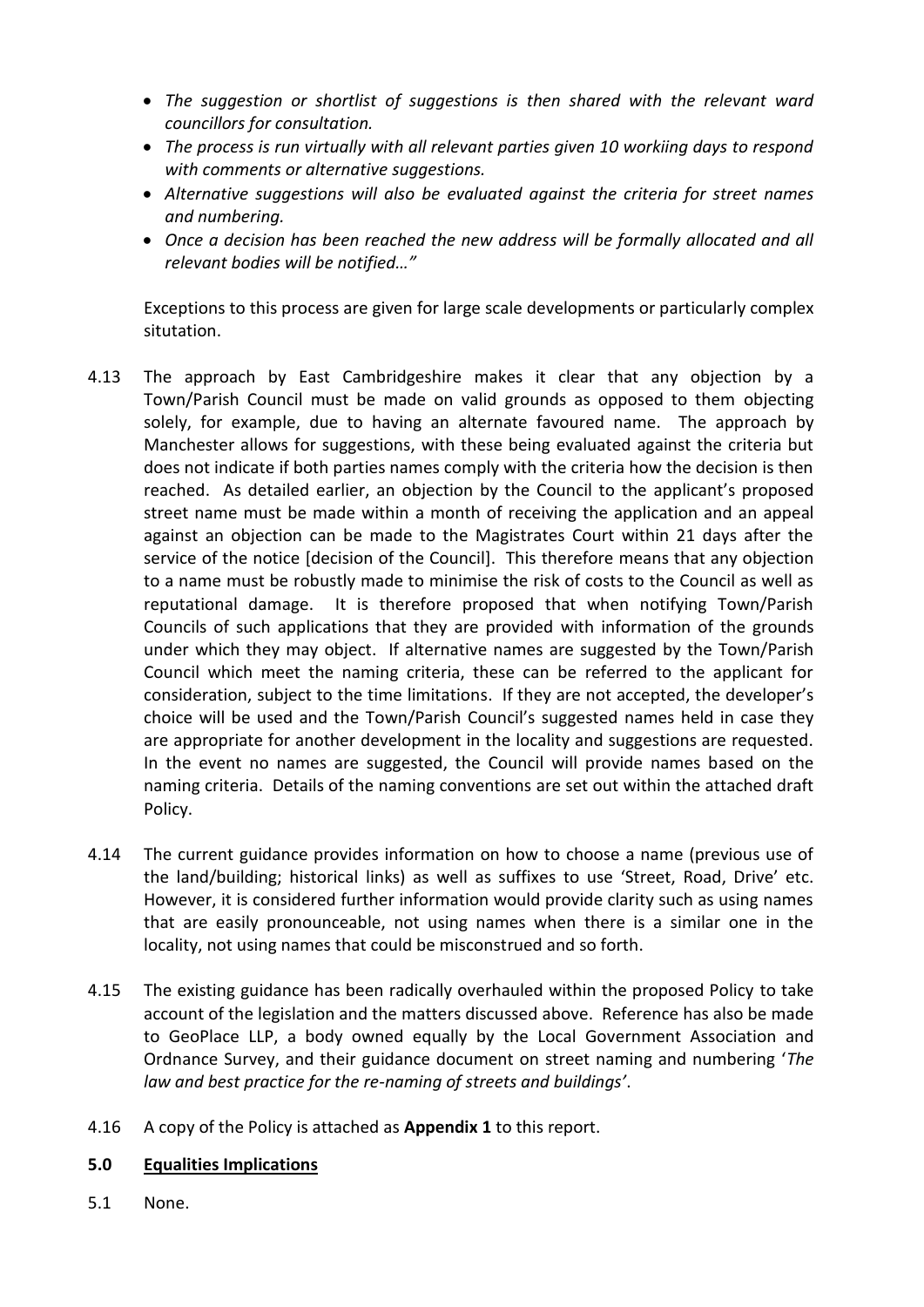### **6.0 Digital Implications**

6.1 None.

# **7.0 Financial Implications (FIN21-22/7138)**

7.1 There are no direct financial implications identified from this report. The latest fee schedule was approved in February 2021 and will be reviewed again this financial year as part of the Council's annual fee setting.

#### **8.0 Community Plan – Alignment to Objectives**

8.1 The SNN Policy does not have a direct relationship with the community plan objectives although does indirectly by providing people and businesses with recognised addresses, allowing people and goods/services to travel efficiently within and between communities.

### **10.0 RECOMMENDATIONS that:**

- **(a) a resolution be made to adopt:**
	- **Sections 17 and 18 of the Public Health Act 1925 for the naming and alteration of names of streets in respect to naming; and**
	- **Sections 74 and 75 of the Town Improvement Clauses Act 1847 is used for the numbering of buildings;**
- **(b) the above resolution be notified to Town/Parish Councils and Parish Meetings and notices placed within the Newark Advertiser and Mansfield Chad in accordance with paragraph 25, Schedule 14 of the Local Government Act 1972; and**
- **(c) the attached Street Naming and Numbering Policy be adopted following the undertaking of (b).**

#### **Reason for Recommendations**

**Adoption of the proposed Street Naming and Numbering policy will provide clear guidance for service users and align with national guidance in relation to Street Naming and Numbering. Undertaking the notification process will formalise the Council's approach in accordance with legislation.** 

#### Background Papers

Street Naming and Numbering Guidance - [https://www.newark](https://www.newark-sherwooddc.gov.uk/media/newarkandsherwood/imagesandfiles/planningpolicy/pdfs/streetnamingandnumbering/Document%201%20-Street%20Naming%20and%20Numbering%20Guidance%202020.pdf)[sherwooddc.gov.uk/media/newarkandsherwood/imagesandfiles/planningpolicy/pdfs/streetna](https://www.newark-sherwooddc.gov.uk/media/newarkandsherwood/imagesandfiles/planningpolicy/pdfs/streetnamingandnumbering/Document%201%20-Street%20Naming%20and%20Numbering%20Guidance%202020.pdf) [mingandnumbering/Document%201%20-](https://www.newark-sherwooddc.gov.uk/media/newarkandsherwood/imagesandfiles/planningpolicy/pdfs/streetnamingandnumbering/Document%201%20-Street%20Naming%20and%20Numbering%20Guidance%202020.pdf) [Street%20Naming%20and%20Numbering%20Guidance%202020.pdf](https://www.newark-sherwooddc.gov.uk/media/newarkandsherwood/imagesandfiles/planningpolicy/pdfs/streetnamingandnumbering/Document%201%20-Street%20Naming%20and%20Numbering%20Guidance%202020.pdf)

Geo place – The law and best practice for the re-naming of streets and buildings - [https://s3.eu](https://s3.eu-west-1.amazonaws.com/static.geoplace.co.uk/downloads/The-law-and-best-practice-for-the-renaming-of-streets-and-building_FINAL-Dec-2020.pdf)[west-1.amazonaws.com/static.geoplace.co.uk/downloads/The-law-and-best-practice-for-the](https://s3.eu-west-1.amazonaws.com/static.geoplace.co.uk/downloads/The-law-and-best-practice-for-the-renaming-of-streets-and-building_FINAL-Dec-2020.pdf)[renaming-of-streets-and-building\\_FINAL-Dec-2020.pdf](https://s3.eu-west-1.amazonaws.com/static.geoplace.co.uk/downloads/The-law-and-best-practice-for-the-renaming-of-streets-and-building_FINAL-Dec-2020.pdf)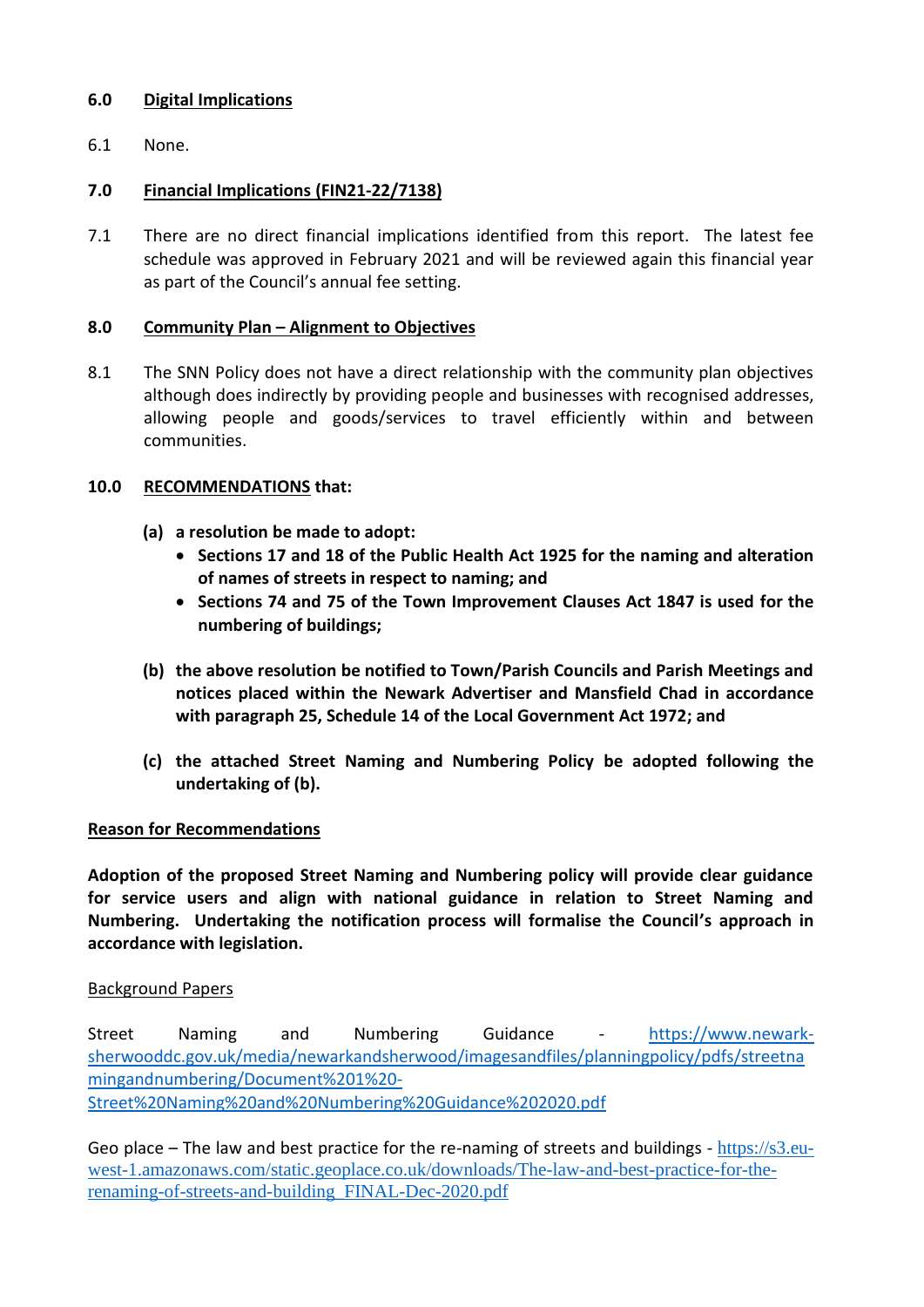For further information please contact Lisa Hughes – Business Manager – Planning Development on Ext 5865.

Matt Lamb Director – Planning & Growth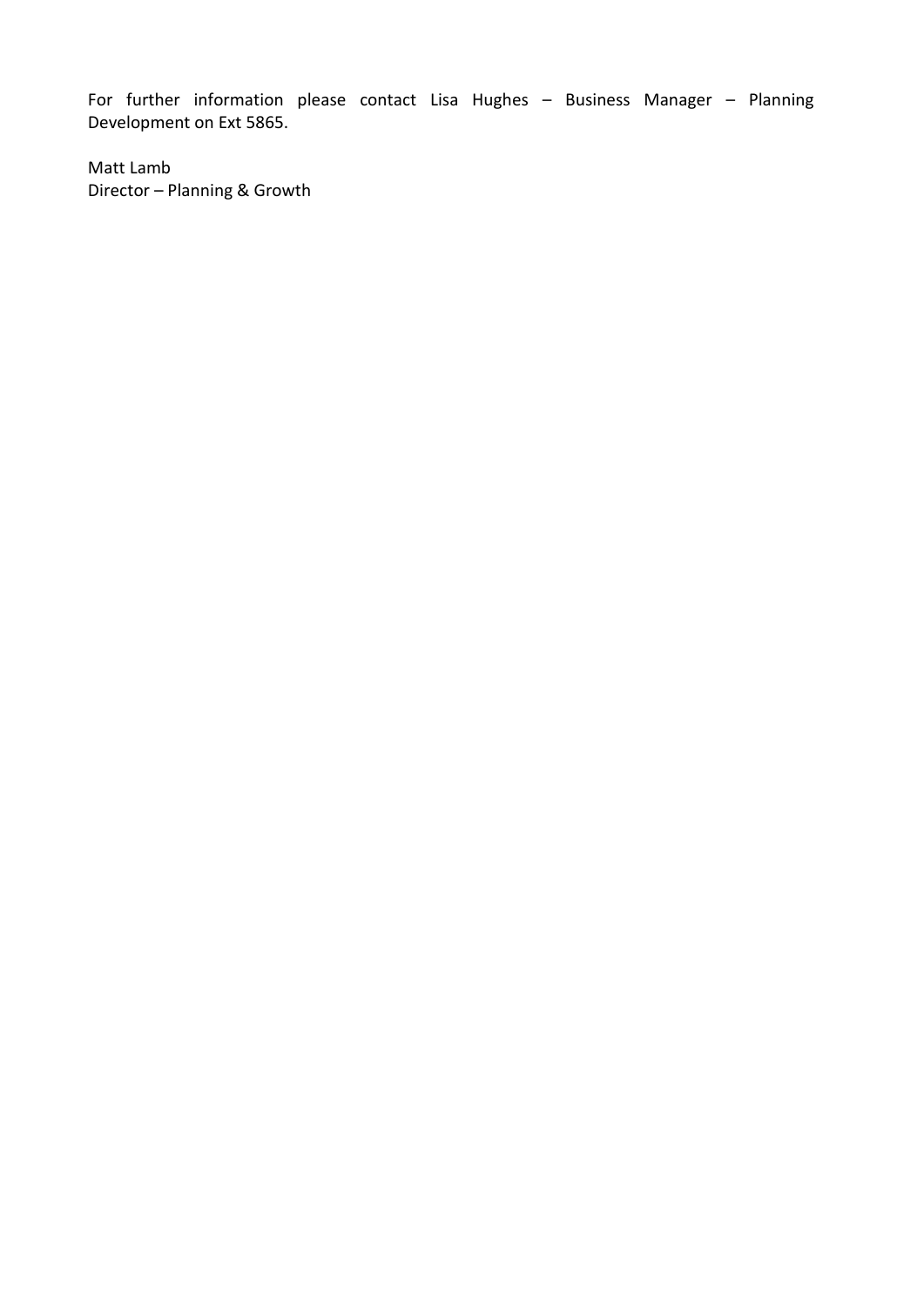### **Legislation Section 64: Town Improvement Clauses Act 1847 Houses to be numbered and streets named**

"The commissioners shall from time to time cause the houses and buildings in all or any of the streets to be marked with numbers as they think fit, and shall cause to be put up or painted on a conspicuous part of some house, building, or place, at or near each end, corner, or entrance of every such street, the name by which such street is to be known; and every person who destroys, pulls down, or defaces any such number or name, or puts up any number or name different from the number or name put up by the commissioners, shall be liable to a penalty not exceeding [level 1 on the standard scale] for every such offence".

### **Section 65: Town Improvement Clauses Act 1847 Numbers of houses to be renewed by occupiers**

"The occupiers of houses and other buildings in the streets shall mark their houses with such numbers as the commissioners approve of, and shall renew such numbers as often as they become obliterated or defaced; and every such occupier who fails, within one week after notice for that purpose from the commissioners, to mark his house with a number approved of by the commissioners, or to renew such number when obliterated, shall be liable to a penalty not exceeding [level 1 on the standard scale], and the commissioners shall cause such numbers to be marked or to be renewed, as the case may require, and the expense thereof shall be repaid to them by such occupier, and shall be recoverable as damages."

### **Section 17: Public Health Act 1925 Notice to urban Local Authority before street is named**

- "1) Before any street is given a name, notice of the proposed name shall be sent to the urban authority by the person proposing to name the street.
- 2) The urban authority, within one month after the receipt of such notice, may, by notice in writing served on the person by whom notice of the proposed name of the street was sent, object to the proposed name.
- 3) It shall not be lawful to be set up in any street an inscription of the name thereof
	- a) until the expiration of one month after notice of the proposed name has been sent to the urban authority under this section; and
	- b) where the urban authority have objected to the proposed name, unless and until such objection has been withdrawn by the urban authority or overruled on appeal; and any person acting in contravention of this provision shall be liable to a penalty not exceeding [level 1 on the standard scale] and to a daily penalty not exceeding [£1].
- 4) Where the urban authority serve a notice of objection under this section, the person proposing to name the street may, within twenty-one days after the service of the notice, appeal against the objection to a Magistrates court".